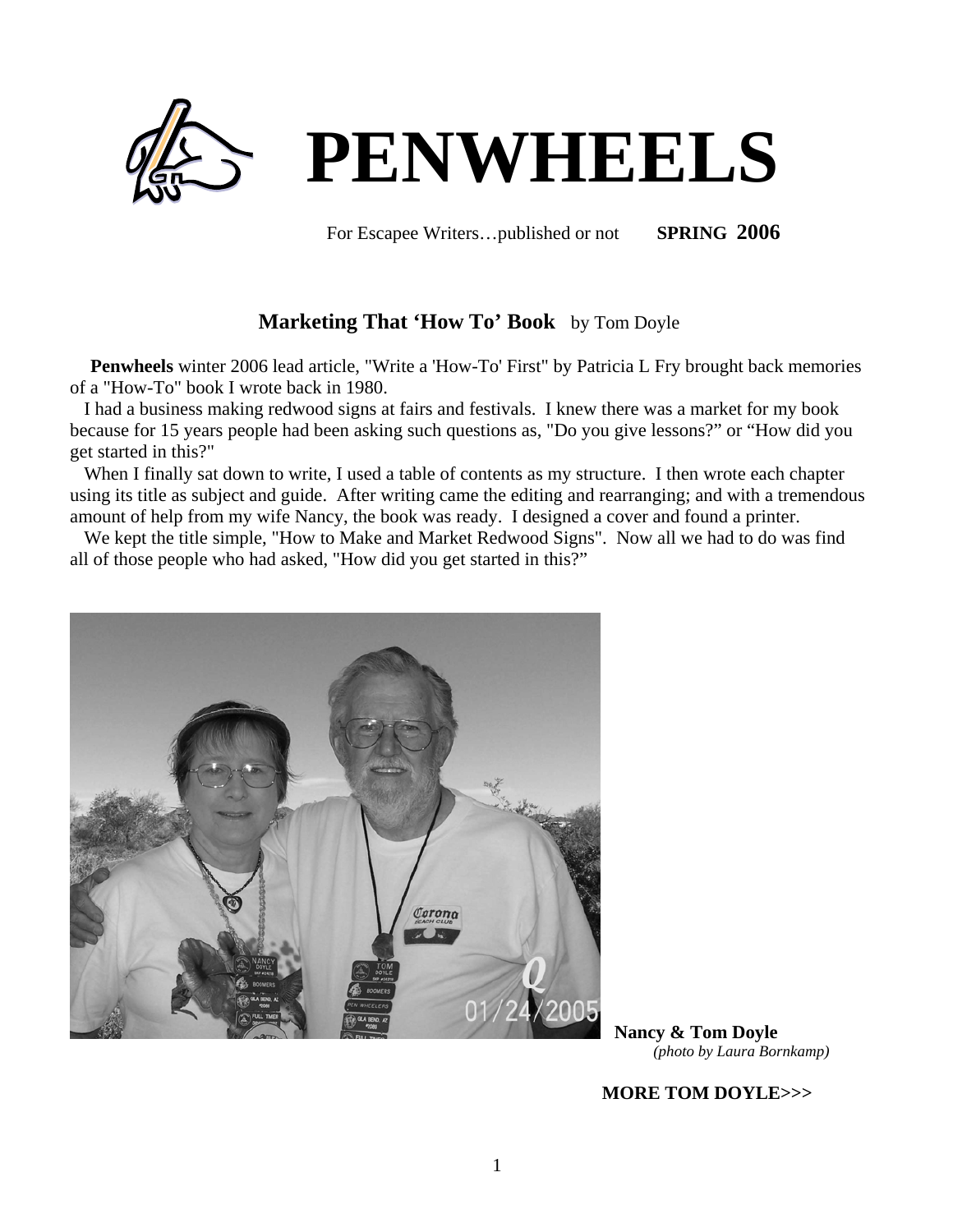### **TOM DOYLE** *(continued from page 1)*

 Have you ever wanted to sell something and were faced with trying to condense all you had to say about the item into a one-line ad? There is a way. What it came down to was a two part system: the ad and a sales letter.

 The ad had to reach people who were looking for a way to make money. We could have targeted sign painters and woodworkers but we wanted more. We wanted to reach people who had the imagination to see what we were doing. We needed to reach a large number of people.

 Tweaking the imagination is what inspired my ad which simply read, "I have made one hundred dollars an hour. You can, too. Send SASE to: ---". Actually we had times when we made more than that but we kept it in the realm of believability. For those who are wondering, a SASE is a self-addressed stamped envelope. In doing this, you have your customer pick up two thirds of your mailing, one stamp, and one envelope.

 The other third of the mailing is the sales letter. After many hours of crumpled paper, choice words uttered, and screaming at an unknown god; Nancy and I came up with a 1-2-3 formula. The letter should be no more than one page, paragraphs should be no more than two sentences long, and the sales letter has no more than three minutes to grab the reader's imagination. If you feel the need to add a page, it should be a graphic page. In 1980, we did not have today's personal computer. We only had an electric typewriter and graphics had to be done at the print shop.

 When you have written your book, and composed your ad and sales letter; you have to pick the publications in which to run your ad. We chose craft and woodworking magazines, but the largest response came from National Inquirer because of their huge circulation.

 Some people suggested that by writing that book, I was creating my own competition for my sign carving business. Let me just say that after selling out my first printing, I went on to carve redwood signs for another 18 years.

### **ALICE ZYETZ – PWBB Moderator**

To join the Penwheels bulletin board and get daily (almost) digests, send a blank e-mail to: [penwheels-subscribe@yahoogroups.com](mailto:penwheels-subscribe@yahoogroups.com)

Please send an e-mail to me, Alice ([youshoulda@aol.com\)](mailto:youshoulda@aol.com), as well, letting me know that you have subscribed, so as Moderator I can inform Yahoo to accept your request. Include your name, SKP #, and when you joined Penwheels Bof.

 Make sure you sign up for the daily digest once you have been accepted. If you don't start receiving your digests, please contact me.

Welcome and many hugs, **Alice Zyetz**, Moderator and **Jaimie Hall**, co-Moderator

# 

# **WELCOME NEW PENWHEELS MEMBERS**

Carolyn Frost Gary Taylor Dave & Kay Corby Lois Coleman Janet Carter<br>  $-\frac{1}{2}-\frac{1}{2}-\frac{1}{2}-\frac{1}{2}-\frac{1}{2}-\frac{1}{2}-\frac{1}{2}-\frac{1}{2}-\frac{1}{2}-\frac{1}{2}-\frac{1}{2}-\frac{1}{2}-\frac{1}{2}-\frac{1}{2}-\frac{1}{2}-\frac{1}{2}-\frac{1}{2}-\frac{1}{2}-\frac{1}{2}-\frac{1}{2}-\frac{1}{2}-\frac{$ 

**SUE OTTO** is our **PW** membership coordinator (and treasurer). New subscriptions, renewal checks, and address changes (and hugs and thank yous to Sue) can be sent to:

# **Sue Otto - 136 Sport Aviation Dr. - Marion, TX 78124**

Sue asks new members (and renewing members) to please write your SKP # on your check.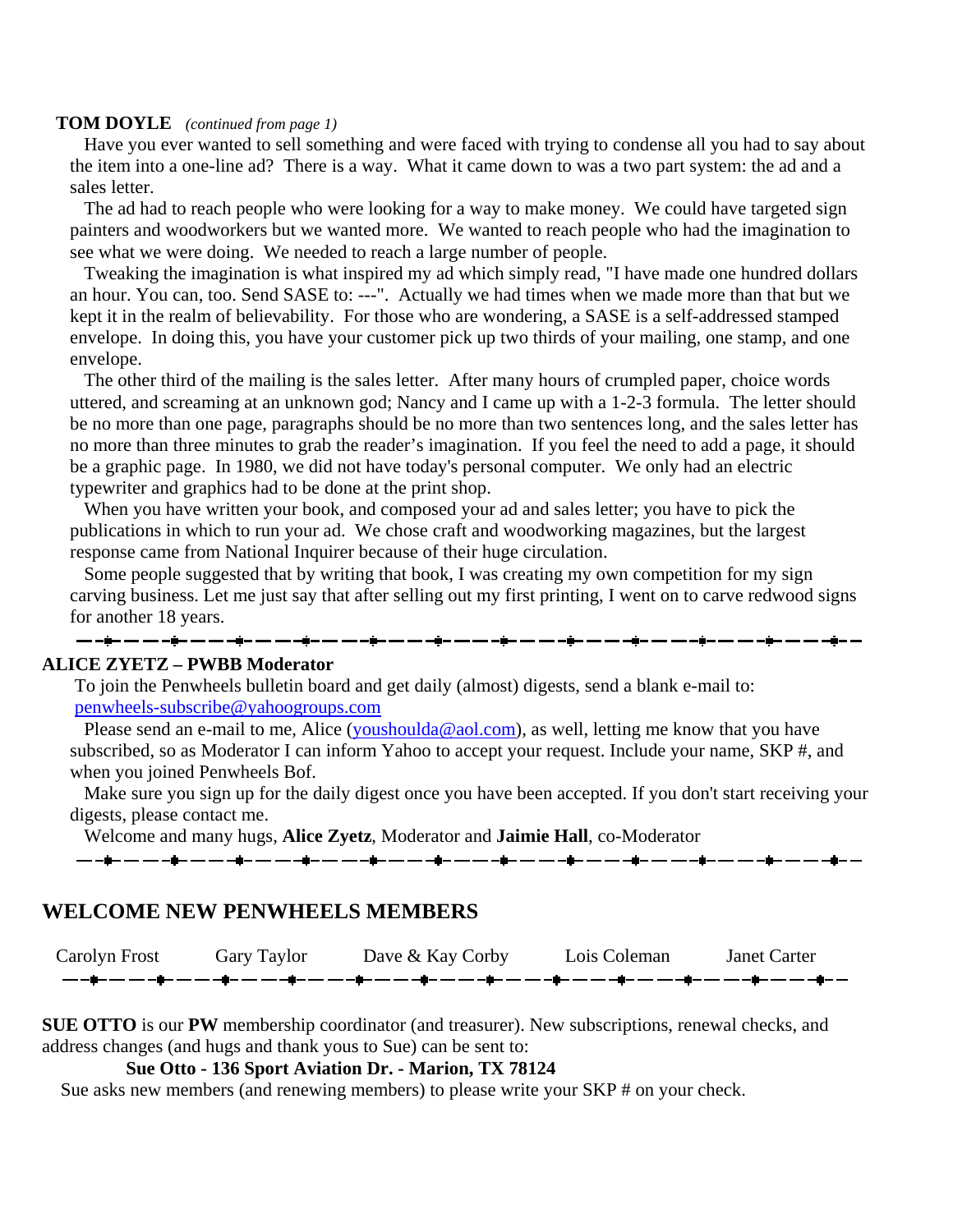# **NEW MEMBER PROFILE – from the PWBB**

# **GARY TAYLOR**

My journey as both a warrior (retired military) and peacemaker (ordained former pastor and missionary) has set up an interesting platform. To an audience of about 400 friends, former colleagues and sundry addons, I write an "occasional" Taylo-gram. I'm up to T-gram 19 today, at the rate of about 3 or so per month. If any of you are emboldened by the intrigue of it, or are a sucker for non-religious God-stuff, just write me at: [gary@newseason.us](mailto:gary@newseason.us). The only subscription "cost" I'd exact if I could from any of you as writers is that you critique, comment, goad, or scold from time to time.

 Trying to figure out how the pieces fit: Surfer, skin diver, sailor, logger, cowboy, college writing major, carrier pilot, minister, missionary, global business mogul, rancher/horseman, generational father, and overtheroad RV liver and hauler…could be something to write about, I'll bet. Gary Taylor Windmill Duke Captain, USN retired

# **CONGRATULATIONS to published PENWHEELERS**!

 **Kenneth Brennen** writes a fun article about campground hosting in the **Escapees** January/February 2006 magazine. **Betty Mulcahy** again educates us - this time about Snakes! Thank you, Betty. **Carolyn Harris** prepares us for Escapade with an informative piece on Chico, CA. And **Joanne Alexakis** supplies an article on Heavy-Duty trucks and a snowy photograph on page 89. Good work, gang!

 **Ken Brennen** also had a word for **Janice Lasko**, our **Escapees** magazine editor, and her graphic design staff, and for us, too:

I just got the latest issue of **Escapees** magazine and was delighted to see my first RVing article in print.

 Thanks to all you Penwheelers who offered me encouragement a year ago as I was rewriting it following the first rejection.

 Mary and I were both impressed with the layout of the article as well as the supplementary information the editor added. Mary retired as a graphic designer with a publishing company and when she's impressed by a layout, I know it's really good.

 It's a happy feeling to share one's experiences in print, so again I say, "Thanks," for helping to make it possible.

**Darlene Miller** comments about the March/April 2006 Escapees magazine:

 Kudos to **Betty Prange** for her article, "Letting Books Travel; Priceless Karma". I plan to try the Book Crossing (www.BookCrossing.com). I was fortunate to see Betty's slides at the Boomerang in Quartzsite. This was a fascinating trip into a world that is unknown by most RVers.

Jaimie Hall is pictured in the article riding a camel while reading "RV Traveling Tales: Women's Journeys on the Open Road". Plus Jaimie is reading the book at the Great Wall!

 Did you see page 54 of this Mar/Apr magazine? **Darlene Miller** told us about a Cotton Gin Festival and **Carol Weishampel** wrote about the RV Authors Cooperative**. Carol** also submitted an article on service dogs. Nice job, Carol! *(Continued on page 4)*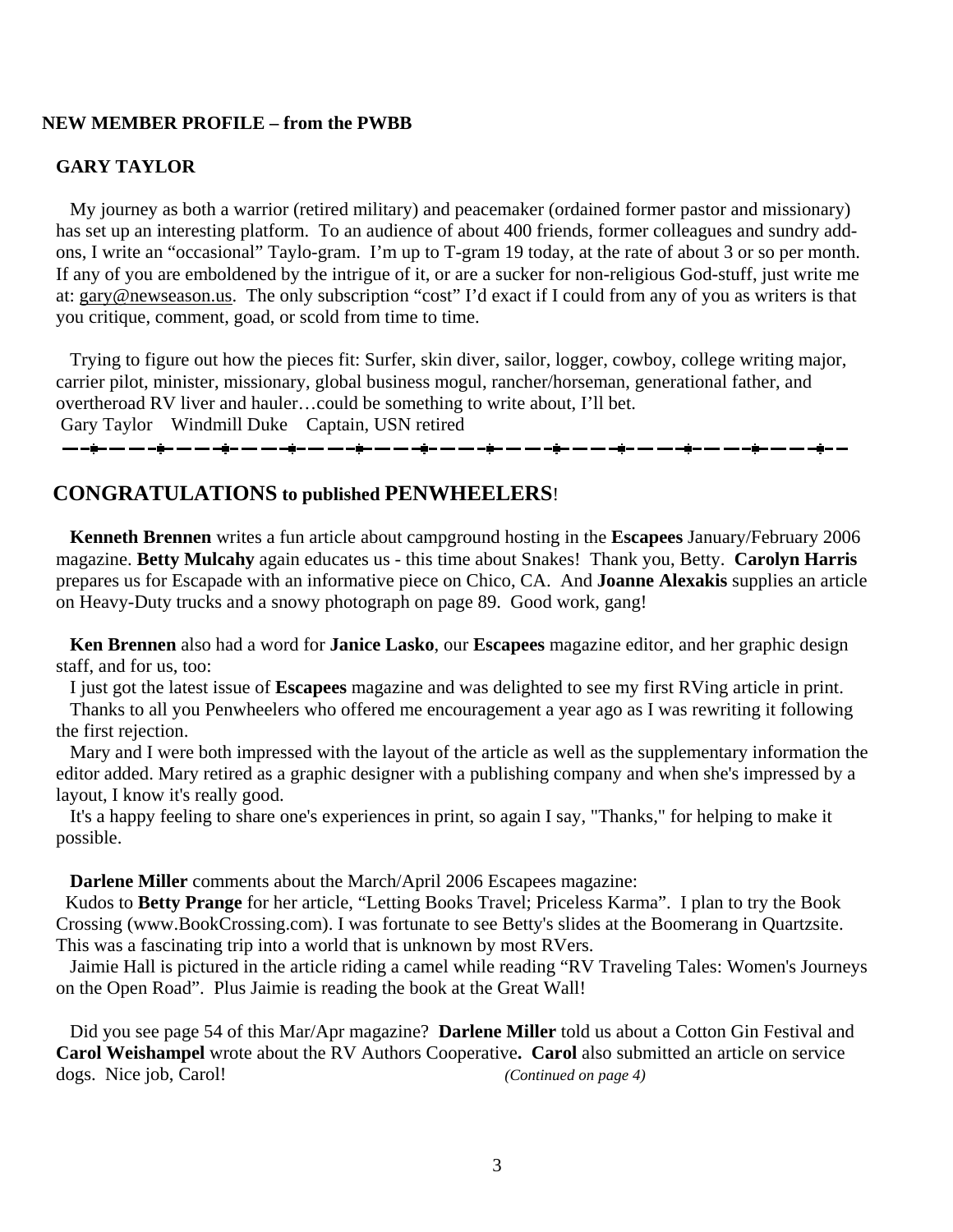# **MORE CONGRATULATIONS TO PENWHEELERS** *(continued from page 3)*

 This issue of the SKP mag is chock-full of **PWers'** projects. **Marianna Nelson** and **Dave McCreary** wrote about the latest fad – geocaching. **Carolyn Harris** advises us to try Tai Chi. And **Betty Mulcahy**, bless her heart, cautions us with driving tips. BRAVO! HATS OFF to us!

<del>▁</del>▁▁▊▁▁▁▁▁▁▊▁▁▁▁▁▁▊▁▁▁▁▁▁▊▁▁▁▁▁▌▁▁▁▁▁▌▁▁▁▁▁▎▎▎▁▁▏▁▁▁▁▎▌▁▁▁▁▁▎▌▁▁▁▁▁▌▁▁▁▁▁▎▌▁▁▁

 *If you or a fellow Penwheeler has had an article, item or piece accepted or published, please notify this editor so we can acknowledge the triumph in this newsletter.* 

Joanne Alexakis, 140 Rainbow Dr #4093, Livingston TX 77399-1040 or alexakis@escapees.com

Note from **Joanne Alexakis**:

all-too-short weekend in February. currently self-marketing her new book, nursing home."

\*\*\*

Free Spirit", by Penwheeler **Joan Wood**. - + - - + - - + - - + - - + - - + - - + - - + - - + - - + - - + - - + -

# **WRITERS' CHALLENGE – Spring 2006**



Unfortunately, I missed *Life After Stroke*.

 Borrowing from a past North Ranch Writers' Group meeting - the challenge is to write using the word: "Rainbow."

# **Doris Hutchins** AN IMPERFECT RAINBOW

 Driving around the countryside on a sunny afternoon following a rain shower, my friend and I saw a most unusual rainbow that appeared in the partly cloudy sky after a rain storm, when the sun appeared again. The strange upward strands of hues were magnificently displayed right in front of us as we looked upward into the sky. I'm sure other occupants in the vehicles passing by would not see the unusual display. We have a habit of looking up into the sky in search of some outstanding celestial occurrences. Even though hardly visible, this upward rainbow caught our attention.We looked around to see if there was an end to the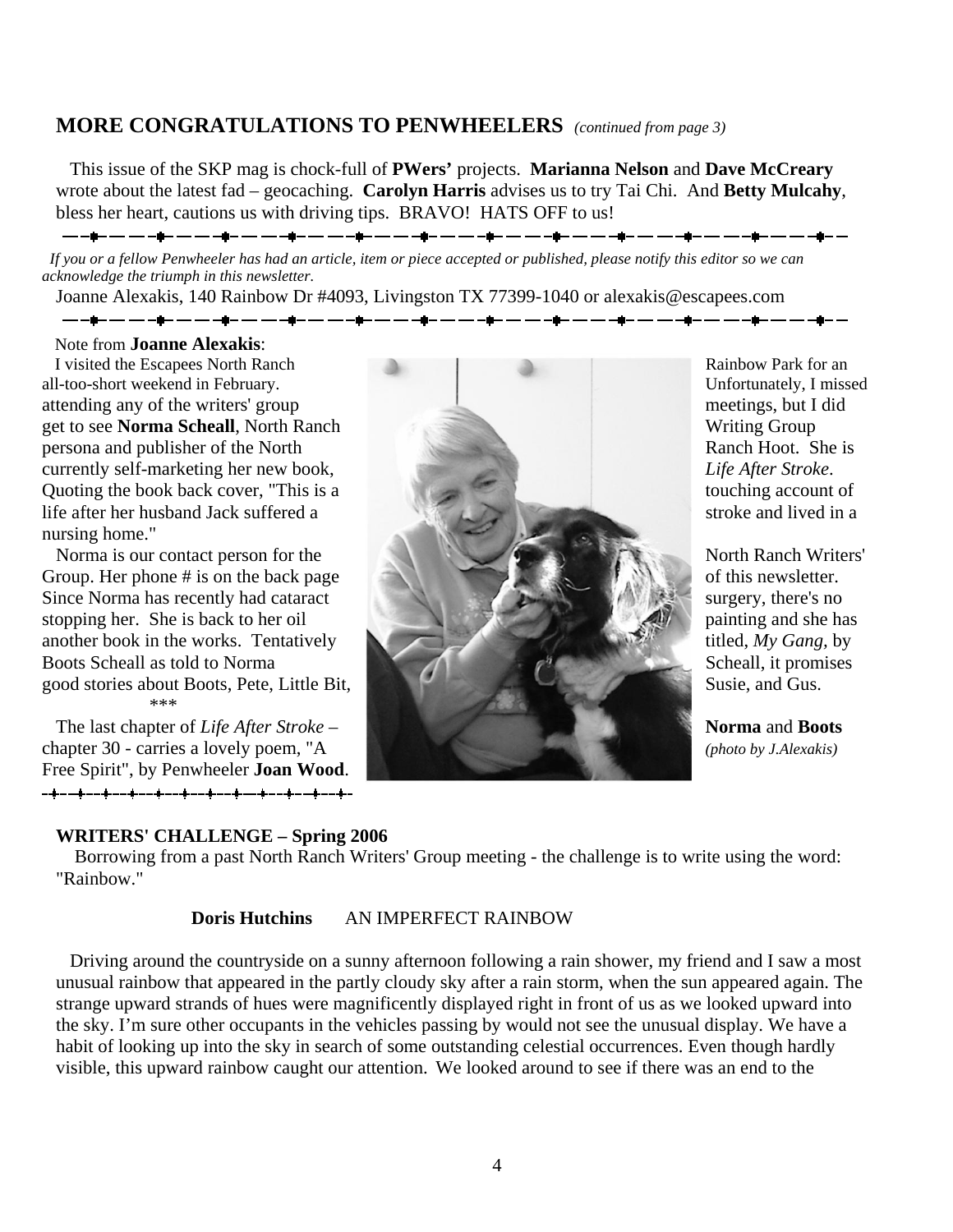rainbow …none was visible. It was hardly recognizable, but yet this upward rainbow caught our eyes. It appeared to be half a rainbow.

 How can there be half a rainbow? It is an optical illusion. You might see the first part of the rainbow spurting up into a cloud and then there isn't any significant descent on the other side. It had hovered to the right and partially disappeared in the clouds. We knew the rainbow had to end somewhere even thought it wasn't visible at the moment. Looking to the right continuously, all we saw was a light-colored sunburst that quickly disappeared. One can never reach the end of the rainbow because as you move the rainbow that caught your eye moves with you, due to rain drops that are at different spots in the atmosphere. Now the unusual appearance had disappeared. I have found it is a fascinating pastime to study the heavens searching for imperfect rainbows, after a rain storm, when the sun appears again. 

### From **Dave McCreary's** newsletter: **Snaps & Scraps #54** filed 12.30.05

We arrived at the Escapees National Headquarters and RV Park, Rainbow's End about 4:30 p.m. on Wednesday the twenty-eighth. We were assigned site number 145; \$12.50/night plus electric. We walked after supper around the park and stopped at the clubhouse to watch some football on the HD big screen TV. Nebraska and Michigan played to a tie at half time and we continued our walk under a star-lit sky with temperatures in the 60's.

 12-29-05 The sun is shining again this morning. We have trouble believing the sun comes out day after day this time of year anywhere. It doesn't back home in Goshen, Indiana. We slept too late to see the sunrise but it was probably just a sunrise because there are no clouds. We took the tour of Rainbow's End including the mail service this morning. They handle a lot of mail. They are their own post office with their own zip code. The truck comes to them from Houston, Texas, not through the Livingston post office.

We learned more about the club as well. They mail about 32,000 full color magazines to members once every two months. The slogan is "Sharing the RV Lifestyle". The goal of the organization to share information drives the magazine as well as the rest of the different parts of the club. S for service, K for knowledge, and P for parking make the same sound of Escapees. We expect to tour the CARE facilities Tuesday. CARE offers a place to recuperate after illness or surgery for club members not yet ready to care for themselves.

 We were invited to magazine editor, Janice Lasko's, motorhome Thursday evening for eggnog and to look at a galley of an article I'd written for the magazine. We're feeling at home here.





 This is something that I created for a spiritual retreat a few years ago. It has never been written down. In truth, a guided meditation cannot be read. It is to be visualized and experienced. There are two ways to experience this for your self. One is to have someone read it for you. The other is to record it and then play it back. The pauses should be long enough to imagine the picture conveyed.

 Close your eyes and take three deep slow relaxing breaths. You may find it best to count slowly to five as you inhale through your nose, hold for a count of five, and then slowly exhale through your mouth for a count of five. *(Pause)*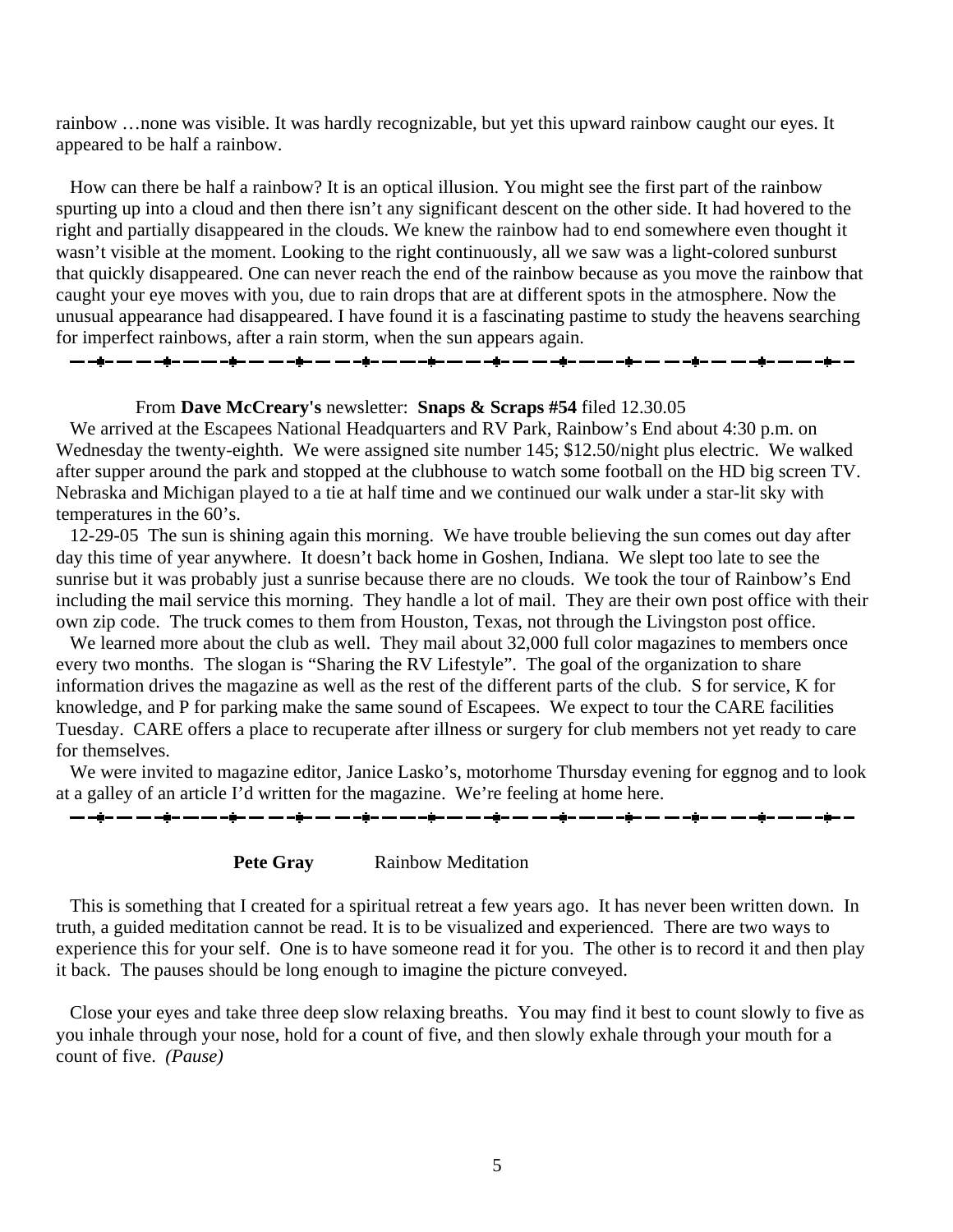Picture a beam of pure white light coming down from directly above you onto the top of your head. Imagine this light spreading out into a cone beginning about two feet above your head and spreading around your feet about four or five feet away from you in all directions. *(Pause)* 

 Now picture this light as if it were passing through a prism and separating into colors. The first color is red, a bright, beautiful red. This red color fills the base of the cone from the floor up to about the base of your hips. *(Pause)*

 Red is the color for the root chakra. It will keep you grounded securely to the earth. Grounded and safe through the entire process. *(Pause)*

 Now picture a deep beautiful orange passing down through the cone and stacking on top of the red, filling to the top of your hips. *(Pause)*

 Orange represents the second chakra of emotion, self-esteem and sexuality, indicating relationships, loved ones, friends, family. Even if your true family may not be the people who lived in the same house when you were a child. *(Pause)*

 Now visualize a brilliant yellow passing into the cone. The yellow stacks on top of the orange to about the middle of your stomach. *(Pause)*

Yellow is for the solar plexus chakra, the position of power. Feel the power as it fills you. *(Pause)*

Now see a pretty green entering the cone and filling it to the top of your chest. *(Pause)*

Green is for the heart chakra, the center of love. Feel the love as it flows to you. *(Pause)*

Now notice the color blue flowing into the cone, filling it to the about the level of your nose. *(Pause)*

 Blue is the color of the throat chakra, the center of communication. Notice that you are now able to communicate your thoughts and feelings clearly. *(Pause)*

Now sense a deep indigo entering from above and filling the cone almost to the top of your head. *(Pause)*

 Indigo is for the third eye chakra, the center of intuition and psychic power. Feel the power grow within you. *(Pause)*

Finally notice a pure violet entering and filling the top of the cone. *(Pause)*

 Violet is for the crown chakra at the top of your head. This is where the flow of spiritual inspiration, wisdom and awareness is centered in your body. *(Pause)*

Take a moment to move away from your body and notice it standing within this beautiful cone of light. *(Pause)*

Notice that all of the chakras are aligned and you are in perfect balance, fully grounded and fully aware. *(Pause)*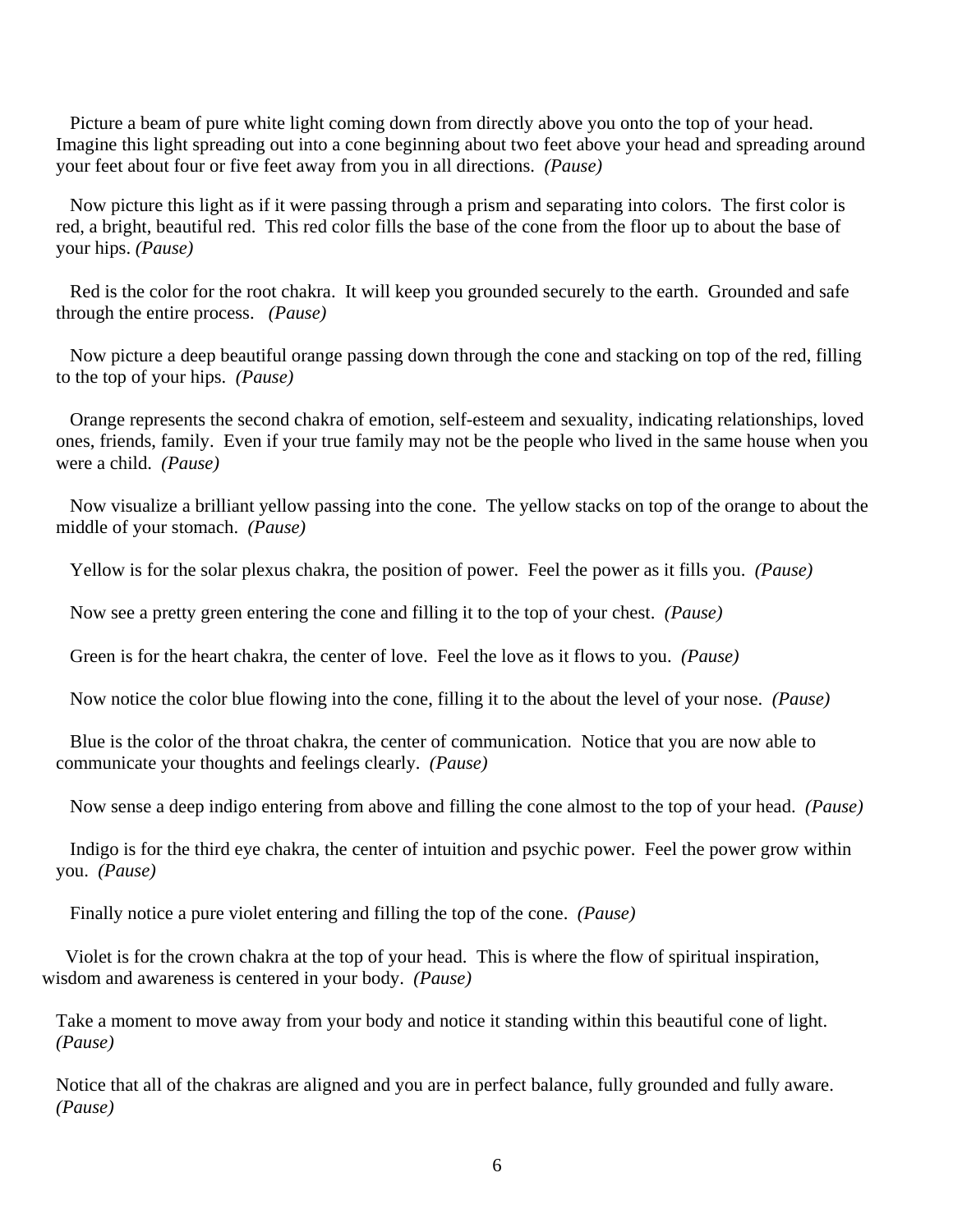Now it is time to return to the present. Visualize the light turning again to the purest white as though the prism has been removed. *(Pause)*

 Take a deep breath. Move your fingers, feet and shoulders gently. Feel yourself coming back into the room. When you are ready open your eyes, feeling great, beautiful and powerful. 

## **WRITERS' CHALLENGE – Summer 2006**

 I love to boondock – not as much as my husband, Nick (my brothers claim he could easily be a hermit), but I enjoy boondocking. Does anyone have any boondocking stories up their sleeves?

*Submit your contributions to*: Joanne Alexakis, 140 Rainbow Dr #4093, Livingston TX 77399-1040 or alexakis@escapees.com Future writers' challenge ideas are appreciated, too!

For your born writer, nothing is so healing as the realization that he has come upon the right word. - Catherine Drinker Bowen - Seen in *Funds for Writers ezine (submitted by* Jaimie Hall)

# <del>▁</del>▁▁▊▁▁▁▁▁▁▊▁▁▁▁▁▋▁▁▁▁▂▌▁▁▁▁▂▌▁▁▁▁▁▌▁▁▁▁▁▁▌▁▁▁▁▁▎▌▏▁▁▁▁▁▌▁▁▁▁▁▌▁▁▁▁▁▌▁▁▁▁▁▌▁▁▁▁▌▁▁

# **Jeanne Albers** A MISADVENTURE

 Soon after we arrived in The Benson SKP park, Jack and I decided to try out our 'new' 2003 2-door silver Tracker. It was a bright sunny day in the mid 70s with no wind. Jack stopped the car frequently so that I could photograph the gorgeous scenery. We passed by an ostrich farm, cattle grazing near a man made pond..... We finally reached an off-roading area. Jack drove our Tracker up the rocky path and we were both thoroughly pleased how well the car handled the rough terrain.

 On the way home while we were driving on a narrow dirt road, our vehicle abruptly went out of control. Jack tried to steer into the sharp left skid. We both knew we were going to hit the tan sand that is piled high on both sides of this road and assumed we'd ricochet off it. Never, EVER did we expect our Tracker to drive up that embankment. Which it did!

 I have not been able to find the words that come close to describing the depth of the terror I experienced. I can tell you that there was a lot of loud scraping noises and we bounced hard uphill. The sky was so pretty; I could see how blue it was with its puffy white clouds because our windows were higher than the scrub and most of the cacti. And then, the car was off the ground!

 I don't know how many feet but at the same time gravity seemed to be sucking every one of my internal organs down toward my feet. Then the car pitched forward and Jack and I were looking down at the 3'+ high patch of prickly pears we were descending into. Someone later asked me if my life had passed before me, because this was a near death experience. My answer is, "NO!"

 The thought that Jack and I were going to be shredded by the cacti was screaming in my head. My heart was beating to capacity and my blood pressure was up near stroke level. But I felt ice cold when the driver's corner of the roof slammed into the ground. There was a deafening crash, I heard glass breaking. I was being thrown forward while at the same time something was grabbing me and pulling me back so fast that it knocked the breath out of me. Jack circled around me as the car rolled 2X and the noises changed to crunching and crackling.

 We suddenly stopped moving. The silence now was deafening. Dust particles floated about, some of them appeared to be sparkling. I unhooked my seat belt, climbed up through the driver's side window after knocking out the remaining glass and jumped to the ground. *(continued on page 8)*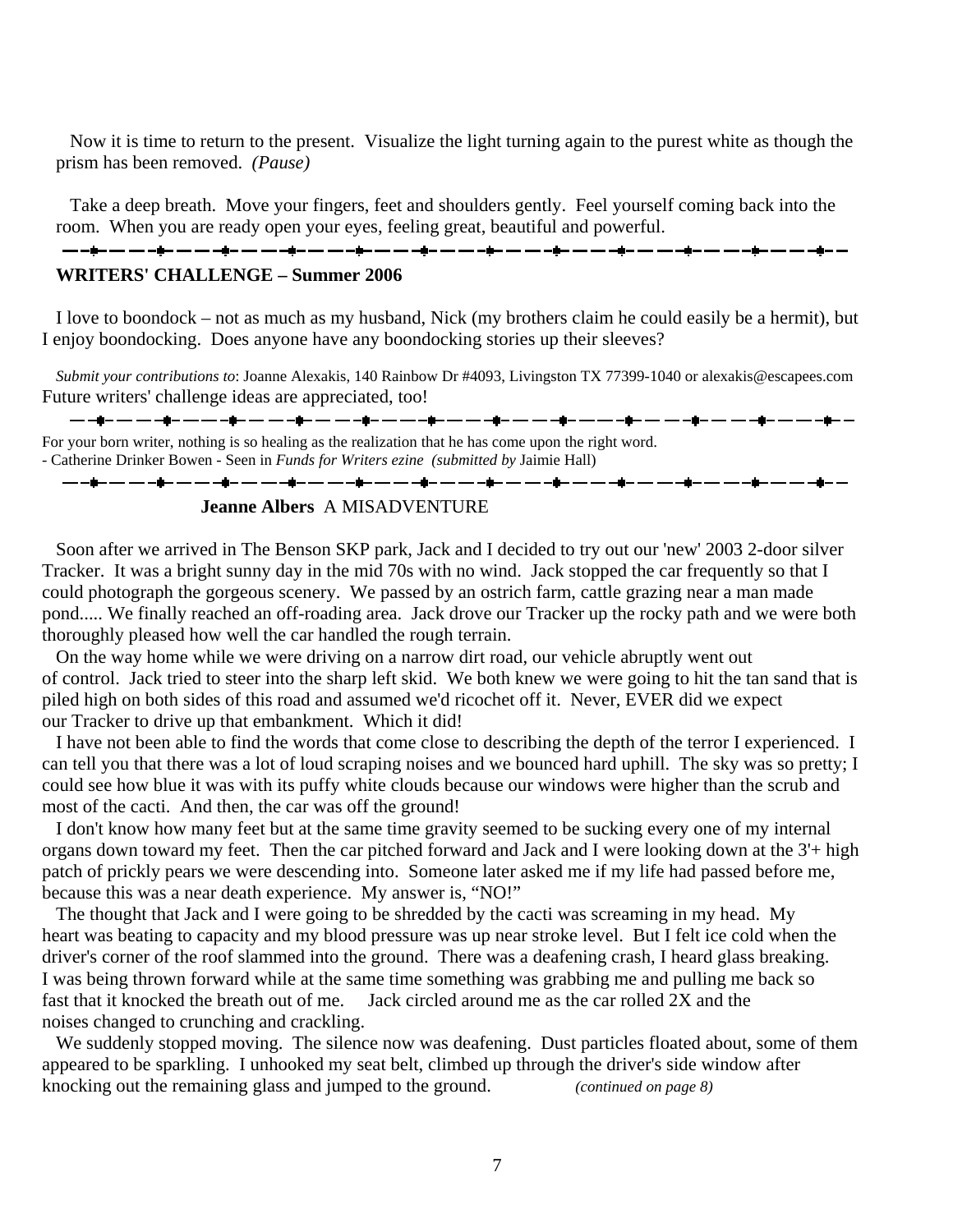## **Jeanne Albers** *(continued from page 7)*

 Once I was out of the way, Jack (who had landed above me) unhooked himself and then our soft roof cover and made his way out of the car. Thankfully we had a small clearing in front of us.

We called 911 and were transferred from police station to police station 150+ miles away from us. No one could determine exactly where we were. I suddenly remembered we had the SKP park's office number on speed dial. They gave us the Benson police station phone # and also followed up to make sure help was on the way.

 Jack's arm was against his side window when it broke on the ground; he had a large area of surface cuts that perfectly matched the shattered glass. I walked away without a scratch. (The extensive seat belt bruises started appearing a few hours later.) It took the female police officer almost 3 hours to show up. It was getting dark and the temperature was dropping fast. During the wait a man attempted to tow our Tracker out of the cacti. That's when we notice the cause of our disaster; the tire was off the back passenger rim. We got the Tracker up righted but couldn't restart the engine.

 It took the tow truck 2 hours to show up after the police woman did. She had her arsenal of weapons out on the front seat as we were on a drug running/illegal alien smuggling route. It was almost 10pm when we returned home in the police car. A welcoming committee was waiting for us to make sure we were okay and to offer their assistance.

 I explained we couldn't call the office back because our cell phone went dead when the police car came into sight. The officer was amazed that we were able to call for assistance because SHE couldn't get cell phone reception. And to continue on this eerie train of thought, I had only put my seat belt back on 15 minutes before the accident. I had it off for a while because I was constantly getting out of the Tracker to take photos.

 Jack and I aren't giving up on off-roading; we now own a 2003 Rubicon Jeep because the insurance company declared our Tracker a total loss. But we'll never forget the day we almost saw God.



 Some one turned me on to A Word A Day. What fun! It comes in your e-mail. Here's a gift subscription for all of you. <http://wordsmith.org/awad/gift.html>*(submitted by Janet Wilder)*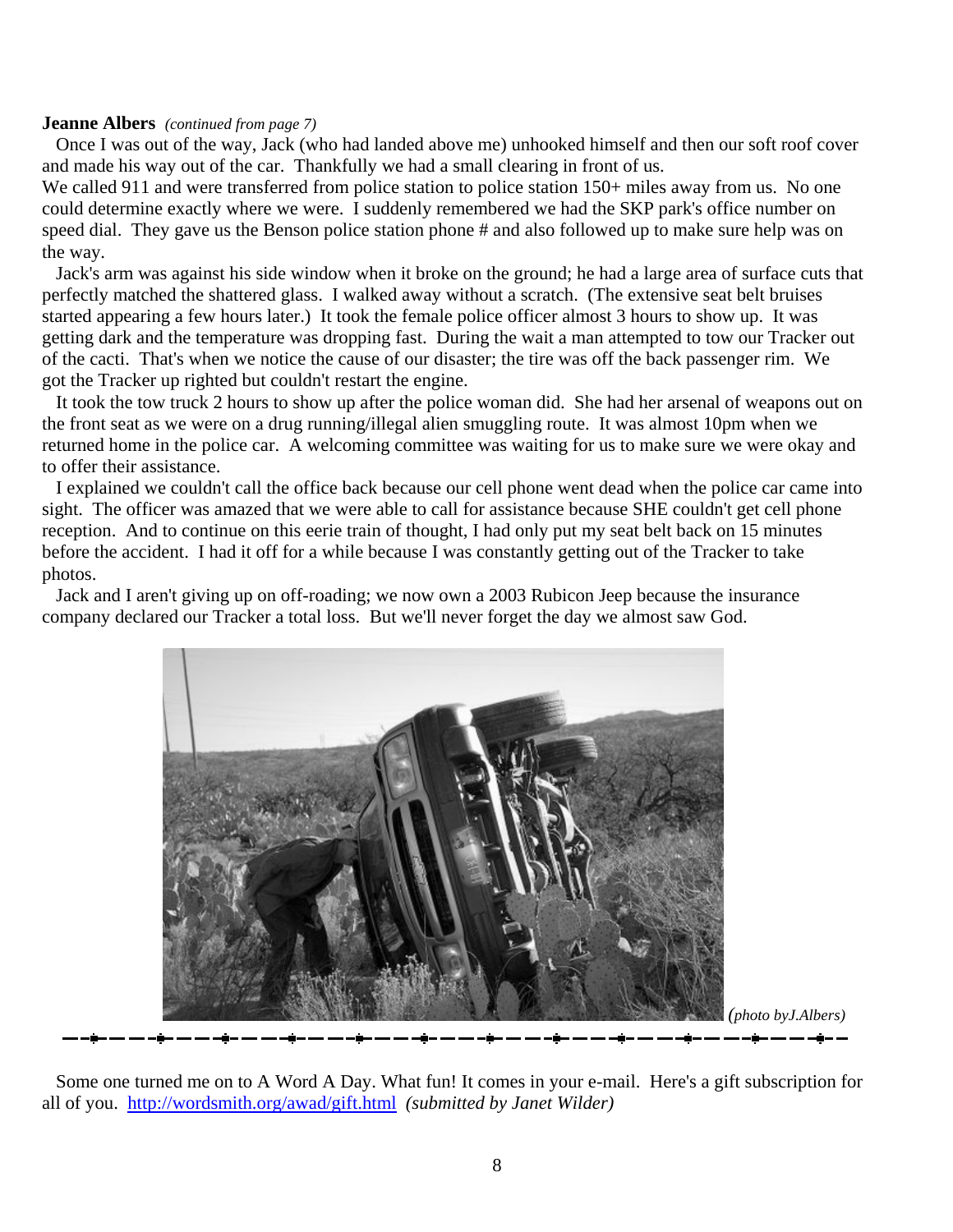# **Peter Gray** from his "Second Year" article

 I like two lane roads, dead straight as far as the eye can see and no other vehicles. I don't like interstate highways with trucks passing me at 80 miles per hour and suicidal maniacs racing by at over 100.

 I like hiking on peaceful forest trails absorbing the gentle perfume of pine and cedar; standing on a sandy beach listening to the rumble of ocean waves and breathing the salty, ionized air; sitting peacefully in the desert watching the shadows and colors of distant mountains change as the sun moves across the sky. I don't like cities. The traffic and polluted air is revolting.

 I like Iowa. Perhaps I would like any state that I take time to visit and enjoy thoroughly. I do not like Orange County California. Although I lived there for 26 years, it has changed for the worse. The frenetic stress level of the residents is a palpable force pushing me away.

 I like not knowing exactly where I will go next month or the month after that. I enjoy planning for the next trip and the excitement of discovering new places, learning the history, feeling the atmosphere, meeting new people. I don't like the way many historic places have to turn into tourist traps to survive economically.

 I like seeing my writings in print. Six articles have been published this year. I don't like the process of writing and rewriting, being never satisfied with my work. I am now working on an RV book and it is almost painful. However I am determined to have the first draft complete by the end of March.

 I like having solar power to recharge my batteries and provide electricity. I have been off the electrical grid since December  $12<sup>th</sup>$  and am enjoying staying off of it. I like the freedom of deciding where I want to go, how long to stay and what to do and see while there. I like meeting full time RVer's. They are interesting, alive, aware people.

I love hearing from you. What is going on in your life?

<del>▁</del>▁▗<mark>▖</mark>▁▁▁▃<sub>▝</sub><sub></sub>▖▁▁▃▃<sub>▜</sub>▖▂▁▃<sub>▜</sub>▖▁▁▃<sub>▜</sub>▖▁▁▃<sub>▝</sub>▖▁▂▁▂<sub>▜</sub>▖▁▂▁▂<sub>▜</sub>▖▁▁▃▁<sub>▜</sub>▖▁▂▂<sub>▜</sub>▖▁▁▂▖<sub>▜</sub>▖▁▁

# **CONTRIBUTORS** to this issue of the **PENWHEELS** newsletter:

| Janet Wilder   | Dave McCreary  | Jaimie Hall  | Ken Brennen    | Alice Zyetz                                                                                     |
|----------------|----------------|--------------|----------------|-------------------------------------------------------------------------------------------------|
| Darlene Miller | Doris Hutchins | Gary Taylor  | Carolyn Taylor | Joanne Alexakis                                                                                 |
| Peter Gray     | Jeanne Albers  | Sue Otto     | Jan Kessler    | Tom & Nancy Doyle                                                                               |
| Sam Penny      | Jade Jackson   | Nicky Boston | Ann Thomas     |                                                                                                 |
|                |                |              |                | <del>ॱ</del> ▄▃⋠▄▃▄▃▄⋠▄▃▄▃▄⋠▄▃▄▃⋠▄▃▄▃▄⋠▄▄▄▃⋠▄▃▄▃▟ <i>▖▄</i> ▗▅▗⋠▄▗▄▗▅▗⋠▄▃▄▃▖⋠▖▄▖▄▖⋠▄▃▄▗▄▟▄▗▄▃▄▟ |

In Funds for Writers there was an article about the several advantages of contributing to an anthology. For one thing, they usually want short pieces. Here are several markets you can check out if interested*. (Submitted by Jaimie Hall)*

> ANTHOLOGY MARKETS-CHICKEN SOUP FOR THE SOUL---http://www.chickensoup.com A CUP OF COMFORT---http://www.cupofcomfort.com GOD ACCEPTS U-TURNS-http://www.godallowsuturns.com GRAB THAT TIGER BY THE TAIL!-http://www.denversales.com WOMEN OF SUBSTANCE (POETRY)--http://www.forwardpress.co.uk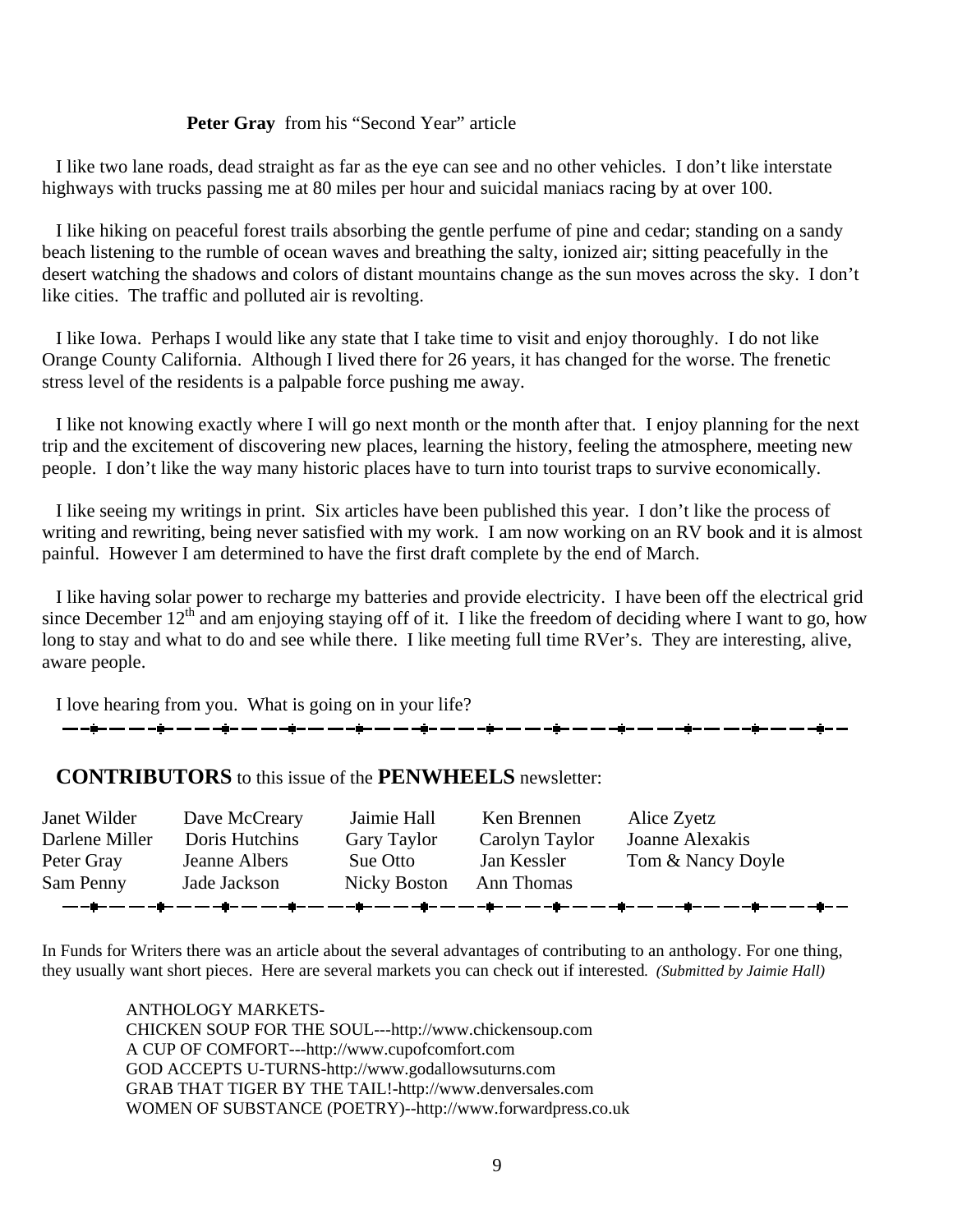### **Penwheels @ Quartzsite - January 2006**

#### **Darlene Miller** sent this letter:

We had two writers' meetings at Quartzsite at the SKP Boomerang. It was interesting, sunny, and thought provoking. I'm always astonished by the variety of responses to a topic.

We wrote about: **From deep within the surface of the earth....**

And about **the ultralite plane** that was flying overhead.

 (A P.S. to the ultralite stories - I learned the next day that while we were writing about the plane, someone in the plane was taking pictures of us.)

Attendance @ Jan. 20th writers' meeting:

Janet Mayou, Nicky Boston, Sam Penny, Jade Jackson, Verna Baker, Darlene Miller, Marianne Watson, Gary & Carolyn Taylor, Ann Thomas.

Attendance @ Jan 24th writers' meeting:

Betty Prange, Jan Kessler, Sharon Worle, Fran Rayner, Karen Sweeney, Darlene Miller, Verna Baker.

#### **Jan Kessler**

**From deep within the surface of the earth** comes a magnet, a pull, that brings me to Quartzsite, AZ. The first time was in April of 2003, well after the hordes had left. "Good God!" we said. "I hope I am never so desperate for a destination that we come here." Then came January of 2005, when we joined the Boomers. All of a sudden, where I'd seen ugly, I now saw peace and tranquility. Where I'd seen loneliness, I saw fulfillment and camaraderie with like-minded souls, wanderers like us who found a home in the desert. You've heard the phrase, "Beauty is in the eye of the beholder." Somehow that seems more appropriate in Quartzsite than in any other place we've been. This is a place that is more than a zipcode in the middle of nowhere. It is a magnet, and I can't imagine being anywhere else in the month of January.

 So eventually the magnet will let go and we will scatter, but in a few months, we will again be drawn "from deep within the earth" to this little spot and we will get our souls filled, our brains stimulated, and our hearts mended in Quartzsite, AZ.

#### **Sam Penny Ultralights**

As I watched the UL fly over the campground, I wondered how we all looked from 100 feet. From the way the propellerpowered cart swayed from side to side and back to front, I figured the driver (-or should he be called a pilot) would have problems picking out the details.

 After five minutes of the flag-colored canopy circling, I had become sort of tired of the noise pollution. And then he headed off toward the mountaintops - here he came back.

 I did not feel jealousy, though it looked like it would be fun to hang loose in the air watching the arroyos and mesquite, speckled with an occasional saguaro, flow along below me.

 At last the winged monster moved on and peace returned. Now I could hear the brush of the wind around me, fighting the warmth of the sun.

 Quartzsite and the Sonoran desert. It continued to illustrate its difference and remoteness from the civilized world - until another technical freak invaded our realm again.

#### **Ann Thomas**

 Oh, the fear of heights is intensified in a flying bicycle with a tiny motor and parachute. How does one go to such a thrill? Wind from any direction at all could change your control. Does he worry about control? All thoughts are on staying in the air except when descending - a true escape! There are no thoughts of self-pity, malice towards others or scheming. In fact, one is truly in the present, fully aware of the body and mind's reaction to this sensation. Mostly the wonder of people on the ground about the thrill of this experience. How much are they missing by vicariously watching fearfully with awe?

 Quartzsite is such a perfect scenario with its sameness in weather except for varying winds. What other kind of place could host such an adventure?

 Oh, down on the ground again but he cannot wait until the next ride over the earthbound. This desert doesn't look like much, but what a great hobby.

 *(continued on page 11)*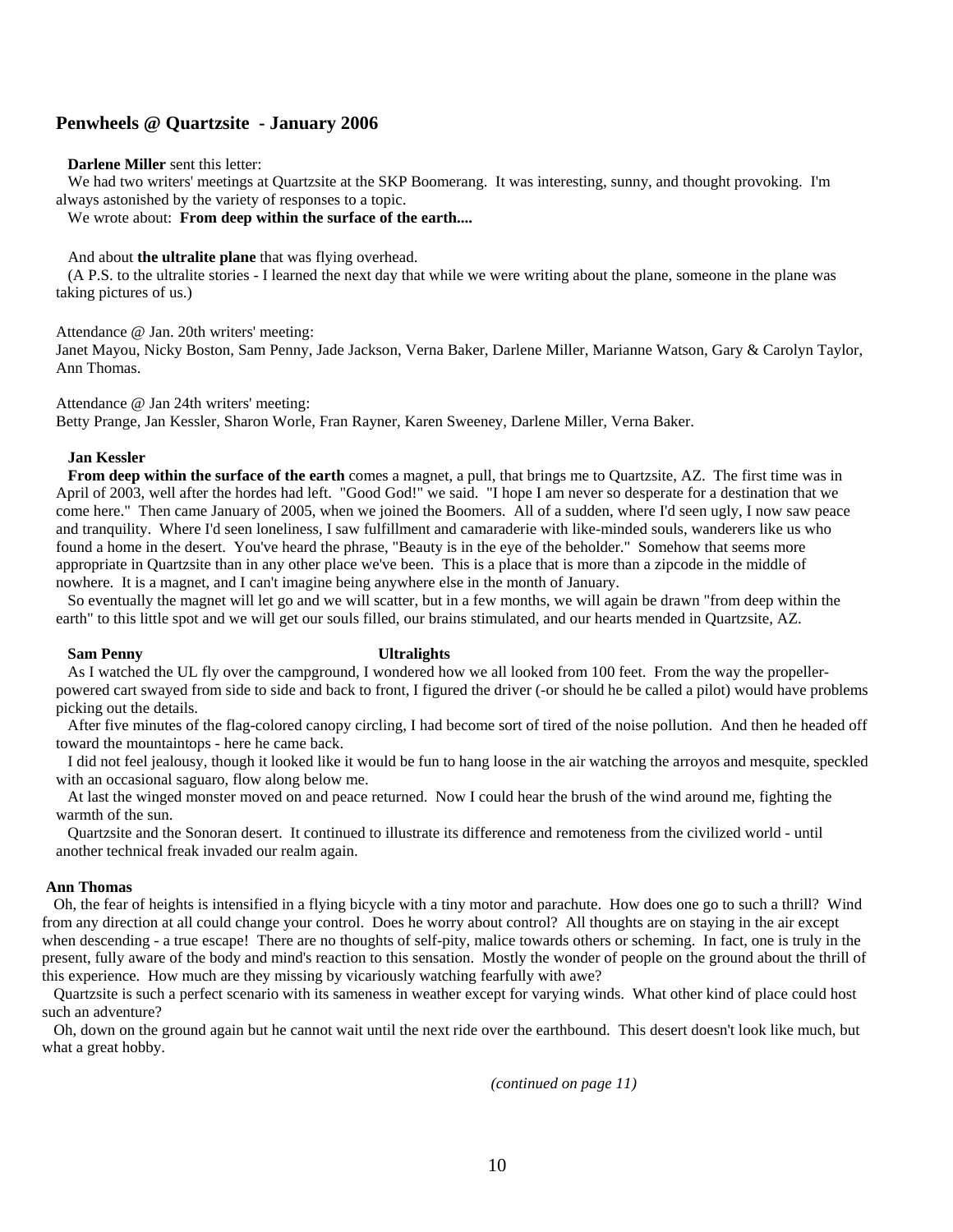#### **Jade Jackson The Air Monster**

 "I don't think it'll crash on us, d'you?" in rather irritated tone I spoke to Julie. This thing going loudly above us at the time was like a sky Harley - certainly as noisy!

Pretty - gotta say that for it - big, colorful canopy.

"Oh, no! It's coming back this way again!" Sez Julie, "and it's getting lower, I think."

 "Does that guy know what he's doing?" I began to wonder whether he's trying to get our attention on account of he's about zilch in confidence for landing the air monster.

 Julie heaved a relieved sigh when he zoomed on and up. The colors are red, white and blue, we now take time to notice. Patriotic chap.

"I hope he knows how to land," I tell my friend. "He didn't look too frazzled to you, did he? Could you see his face?"

 Julie says she thinks he's fine. Looked relaxed enough to her. He must be trying to impress us, out here in the desert, near Quartzsite.

 We're attending "Q-Rang", which is the "Boomers" way of having a Boomerang, or celebration. The man flying the monster may not be one of us - 85 or so RVs. He might be one of the other 126-thousand RVers in the Quartzsite area this January.

Now the Harley-like sound has receded into the distance.

"Gotta run," I tell Julie. "I'm going to whip up some no bake cookies for this afternoon's happy hour."

"The red, white and blue sky bike made for a pretty exciting mid-morning coffee break, hm?" is Julie's parting shot.

#### **Nicky Boston Ultralight**

Soaring very noisily across the sky, the UltraLight goes by very slowly, peering into the lives of those below. The freedom and view, from even 30 ft up must be gorgeous but the noise is horrendous, a very obtrusive interruption of a quiet desert morning. I wish he were a glider - soaring down and up with the thermals with only the soft sounds of wings slightly fluttering.

The UltraLight chugs out of sight and quiet returns with the wind wrapping us up with a slight chill.

#### **Carolyn Taylor**

The meeting was just about to end when a grinding sound of an engine was heard.

 "Look up," someone shouted. A bird, a plane (no it's not superman). But it is red, white and blue, and a guy had to think he was superman to be stupid enough to attempt to fly with hardly more than a fast-peddling bike with a kite attached.

 At first, I thought it was my husband dangling in the sky but I saw no cowboy hat, spurs or chaps or 'hee hah!!' coming from above.

#### **Gary Taylor**

Oh, my gosh. Why didn't someone tell me it was going to be... aaahhh... like this!

 I can't hear my screams, not even sure they are making it out of my... aaahhh... mouth. All this noise, and the ground rushing below me. Will this ever get into the air? What if we don't make it over that willow? Gee, it's getting bigger way too fast. I hope Pilot Pete knows what he's doing.

Whoaa, I think I'm going to be sick. I guess we're off the ground, Hey, lookie here, we're up! Hey, we're up. Hey, man, holy smokes. This is cool! I wish that screaming engine could shut up! But this is cool. It's like we're floating up on a really noisy cloud.

 Wow, look at that, will you? Right over that willow. Cool... I've never seen the world so close, but so far. Even if it is sand and sage, this is wondrous.

 Hmmm, not so bad now. I wonder if that engine is quieter or am I just getting used to it? I can't believe this beauty... and its desert. Wow...

 From Jaimie Hall: I saw an announcement about a \$1000 writing award given by Pilgrimage [http://www.pilgrimagepress.org](http://www.pilgrimagepress.org/) magazine. It seems like a pretty interesting literary magazine. From the guidelines for submission of articles:

 Pilgrimage is dedicated to serving a community of artists, writers, adventurers, naturalists, contemplatives, activists and seekers in and beyond the American Southwest. We welcome creative prose and poetry. We favor personal non-fiction on themes related to soul, spirit, place, and social justice. We can handle pieces as long as 6000 words, but shorter is better. Poems that we can fit on one page work best given space constraints.

 Our interests include wildness in all its forms; inward and outward explorations; home ground, the open road, and the back of beyond; service, witness, peace and justice; symbols, story, and myth in contemporary culture; struggle and resilience; insight and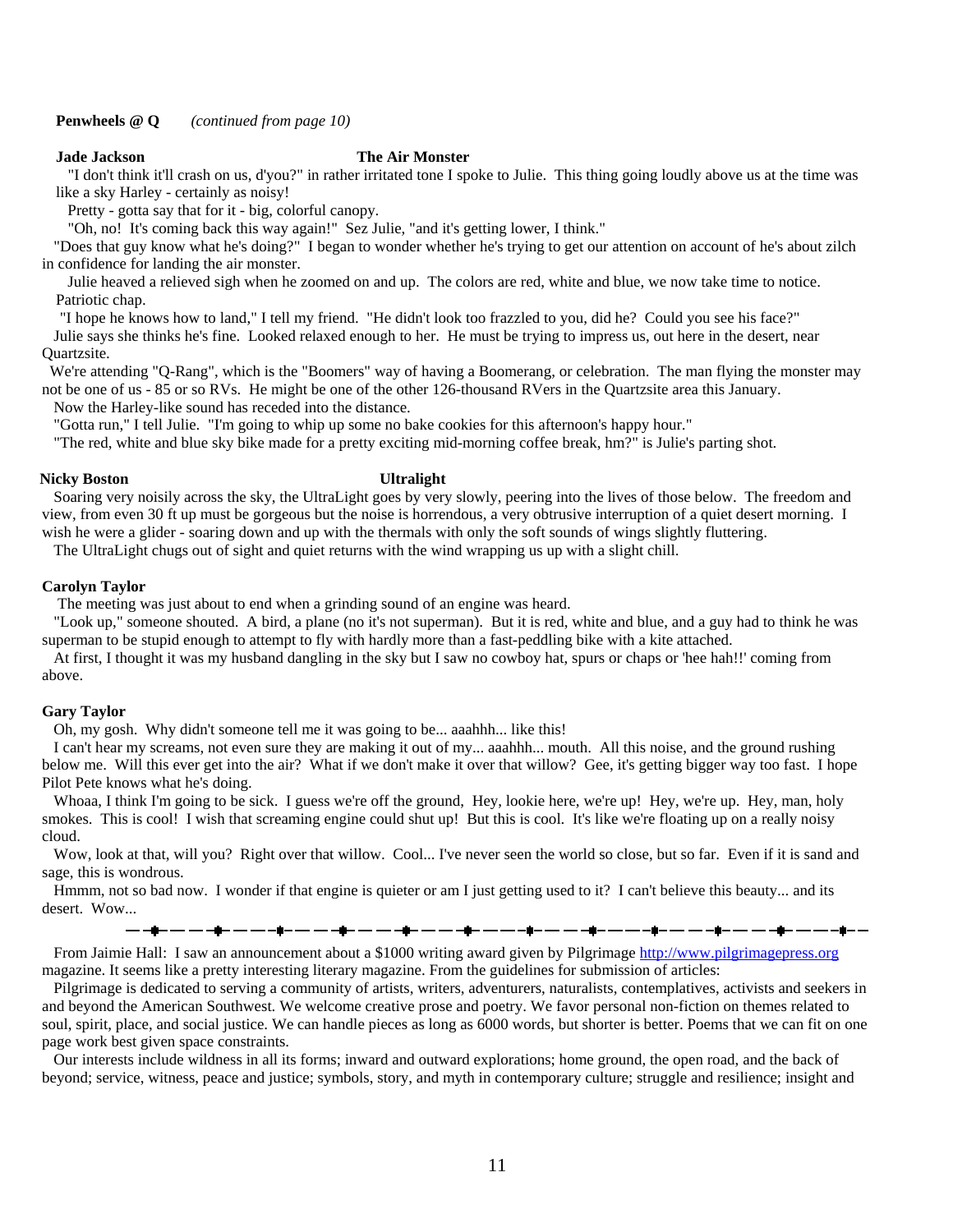transformation; wisdom wherever it is found; and the great mystery of it all. We like writing that aims to tell the truth and tells it from the heart. We enjoy good storytellers. And we always appreciate a good sense of humor.

 From **Ken Brennan**: Someone sent me these and I think they're worth passing on since as writers we all wrestle the quirks of the English language. Can you read these correctly the first time? They really reflect how amazingly capable the human mind is in dealing with the nuances of language.

- 1) The bandage was wound around the wound.
- 2) The farm was used to produce produce.
- 3) The dump was so full that it had to refuse more refuse.
- 4) We must polish the Polish furniture.
- 5) He could lead if he would get the lead out.
- 6) The soldier decided to desert his dessert in the desert.
- 7) Since there is no time like the present, he thought it was time to present the present.
- 8) A bass was painted on the head of the bass drum.
- 9) When shot at, the dove dove into the bushes.
- 10) I did not object to the object.
- 11) The insurance was invalid for the invalid.
- 12) There was a row among the oarsmen about how to row.
- 13) They were too close to the door to close it.
- 14) The buck does funny things when the does are present.
- 15) A seamstress and a sewer fell down into a sewer line.
- 16) To help with planting, the farmer taught his sow to sow.
- 17) The wind was too strong to wind the sail.
- 18) Upon seeing the tear in the painting I shed a tear.
- 19) I had to subject the subject to a series of tests.
- 20) How can I intimate this to my most intimate friend?

# <del>▁</del>▁▁▆▃▁▃▁▁▃▅▃▁▃▁▁▃▅▄▁▃▁▃▁▄▅▃▁▃▁▃▄▅▁▃▁▃▁▄▅▁▃▁▃▁▄▅▁▃▁▃▁▅▅▁▃▁▃▁▅▅▁▃▁▃▁▄▅<sup>▁</sup>▃

# From **Alice Zyetz**:

 Jaimie Hall and I will be hosting the booth again for the RV Authors' Co-op (RVAC) at the Chico Escapade (so prospective customers can BUY the book to have it signed). Date is Tuesday, April 25 at noon. Let me know if you can be there so we can make a badge for you. Remember, if nothing else you'll get free cookies and a big hug from us.

 We hope to have at least ten authors represented. If you have a book that we have somehow missed and would like to participate, please contact me. We hope to have two Penwheels meetings and at least one book signing. If you plan to be at the Escapade in Chico, please let us know.

Penwheelers included in the RVAC:

Jayne Freeman Sam Penny Carolyn Harris Darlene Miller Alice Zyetz

Myrna Courtney Plus two others have expressed interest: Jaimie Hall Carol Weishampel

 When I joined the group in 1993, the only published writer (I believe) was Myrna Courtney. You don't have to be published or even aspire to it to enjoy the group, but for those who do long for publication, what a great support this is.